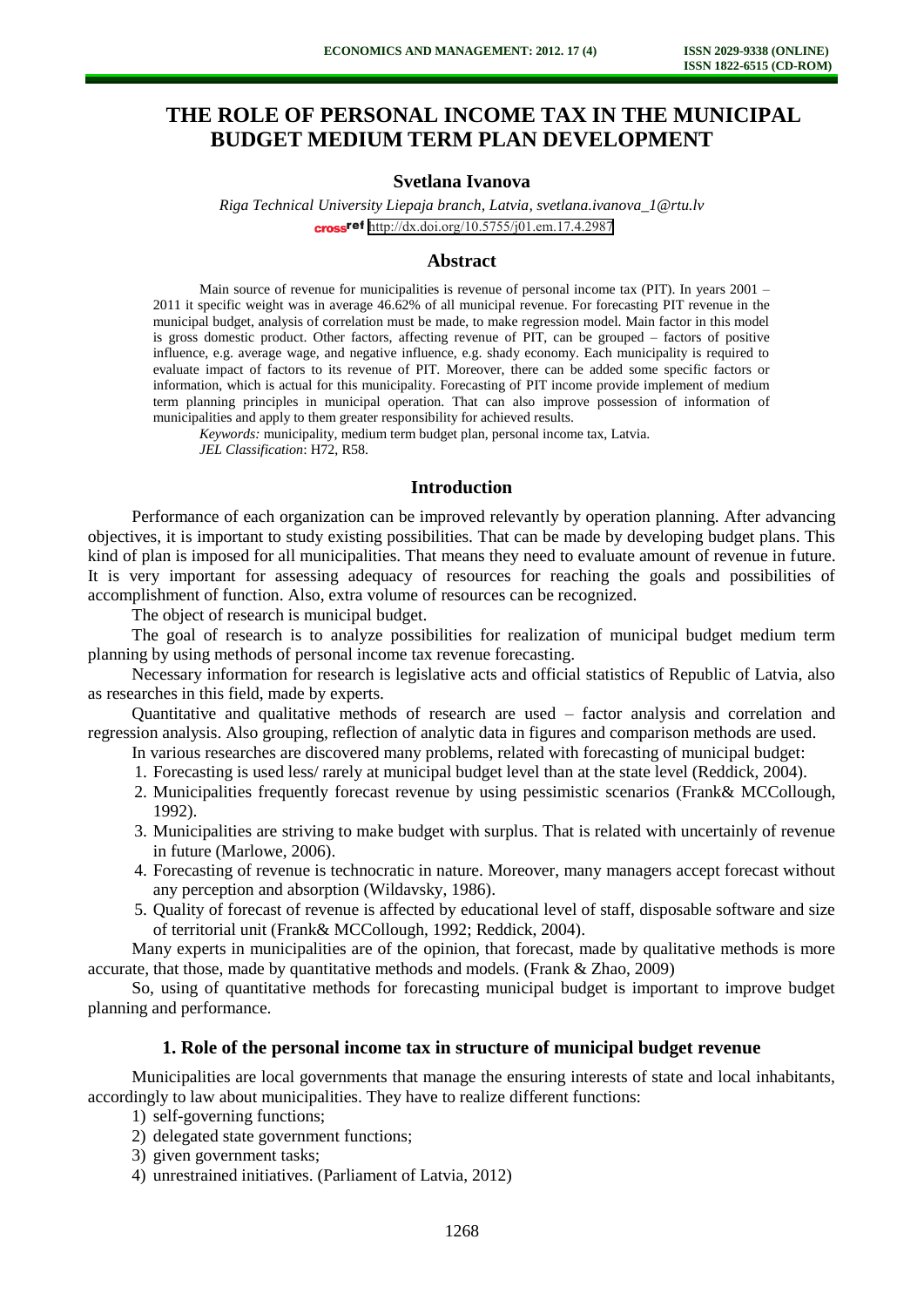For normal performance, each function requires financial resources. Municipal revenue is urgent for ensuring qualitative and complete services for native inhabitants.

Main financial document about municipal finances is municipal budget. It consists of revenue, expenditure and funding parts. Municipal revenue is structured of allocation of state taxes and duties, municipal duties, state grants and earmarked subsidies, grants of the local government financial equalization fund, dealings with municipalities, charges for services, deductions from capital profits, revenue from property letting and selling and others. (Parliament of Latvia, 2010)

Every municipality need to set clear objectives and priorities for its operation, to assess the budgetary actions according to their performance and achievement. Lack of goals is generally regarded as the main municipal management problem. To ensure sustainability and sustainable development, governments need to make financial resources planning (to prepare a budget plan) for a longer period of time (at least 3 years). (Ivanova, 2011)

Such an approach to planning (which may be regarded as medium-term planning) will ensure that government is not only "the mediator and the performer" between the state and citizens, but is entity that is capable of developing. And development opportunities, primarily, can be assessed by identifying the expected income. Without revenue municipality is unable to carry out its functions. Revenue planning can contribute to major projects realization or in addition to resource exploration, if it is shown that the projects initiated in the medium term may be running out of money.



**Figure 1.** Total revenue and revenue from PIT of municipalities, million LVL *(Drawn by the author using (Ministry of Finance of the Republic of Latvia, 2012))*

In assessing the overall government revenues of 10 years period (from 2001 to 2010 the actual data and the 2011th year plan), shows that in the period from 2001 to 2008 municipal budget revenues tend to increase every year. Similar to the local government budget revenue, also revenue from personal income tax (hereinafter - PIT) in 7-year period increases, then in year 2008 are the maximum and then decreases (see. Fig. 1.)



**Figure 2.** Municipal revenue from PIT as % of total revenue of municipalities *(Drawn by the author using (Ministry of Finance of the Republic of Latvia, 2012))*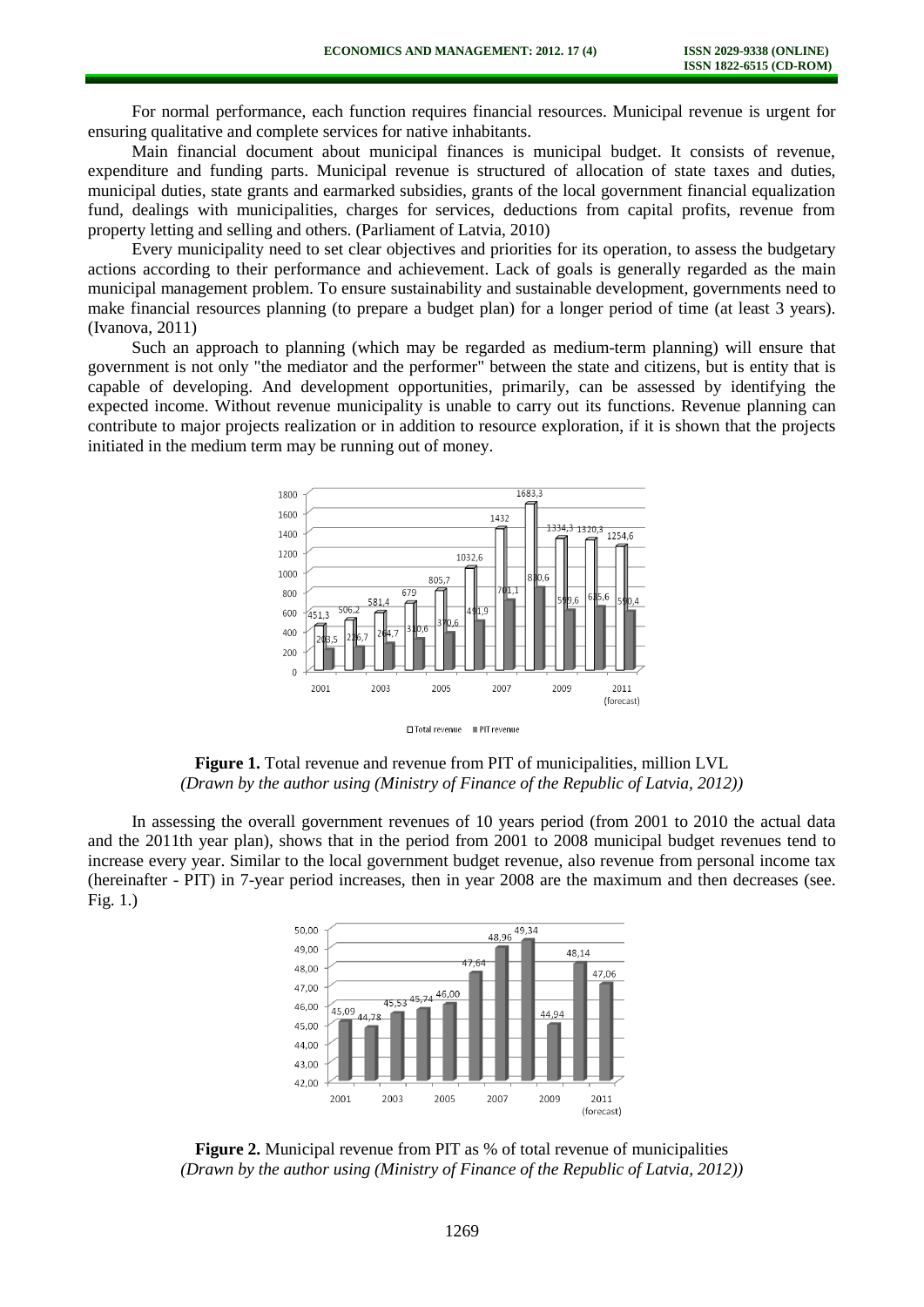Revenue of PIT in average is 46.62% of the total municipal budget revenue (if the calculation is carried out only on the actual data; if takes into account the 2011th year forecast, the share amount is 46.66%) (see. Fig. 2.)

Of course, assessing each individual municipality, there may be various constituent components of the revenue structure. For example, a large share of fiscal revenue for municipalities may draw up state earmarked subsidies. However, although earmarked subsidies and grants (e.g., grants of the local government financial equalization fund) promote regional development, to some extent they violate principle of municipal and local permanency. In addition, earmarked grants, however, is the income will be received in a certain period of time. By contrast, the PIT is a permanent source of revenue. That is why the PIT analysis is topical for every local government and the country as a whole.

## **2. Forecasting of PIT revenue in the municipal budget planning**

Currently, the Ministry of Finance develop and provide PIT forecast for the next year for municipalities, and every year the state guarantees part of estimated PIT revenue (in the year 2012 – 98%). This approach is not conducive to full participation of municipalities in the development of PIT revenue forecast. In addition, assurance of revenue, on the one hand, provides a degree of stability, on the other hand, can contribute to lack of interest in promoting local business and more importantly – to allow the shadow economy (e.g. – envelope wages).

Active participation of municipalities in the development of PIT forecast for at least 3 years will allow more reasonably assess the covering of various projects in future. It also will put some responsibility on this matter to the local government, and may promote better work-style. This means that the budget planning, focused on results will be introduced in. Such budgeting means that resources are allocated to activities/ events where they can be used with the highest efficiency. (Rivenbark & Kelly, 2006)

Recognizing that collected PIT amount is a complex value, which is formed of different factors, appropriate is forecasting by using correlation and regression analysis.



**Figure 3.** Municipal revenue from PIT as % of GDP *(Drawn by the author using (Central Statistical bureau of the Republic of Latvia, 2012) and (Ministry of Finance of the Republic of Latvia, 2012))*

Revenue from PIT amount cannot be viewed separately from the overall economic situation in the country. Calculation of personal income tax revenue share in GDP (in current prices) during the year's shows that in the estimation period it is approximately equal. On average, municipal revenue from PIT amount is 4.46% of GDP, but the actual amount varies from 4% in year 2002 to 5.1% in year 2008. (see. Fig. 3).

So, growth of GDP (phase of economic growth) provides increase of the revenue from the PIT in municipal budgets. Decrease of GDP (the recession phase), provides the same process with the proceeds from the PIT. This is understandable and logical, because in the economic growth period, employment is increasing, income levels are raising. Long-term growth may result even increasing of population. Each of these processes makes a positive impact on revenue from PIT amount.

Analyzing municipal budget revenue from PIT, it is certainly to take into account that each year is determined PIT share to the municipal budget and PIT share that is transferred to the state budget. This is an indicator that can change the local government revenue from PIT, without any changes in total size of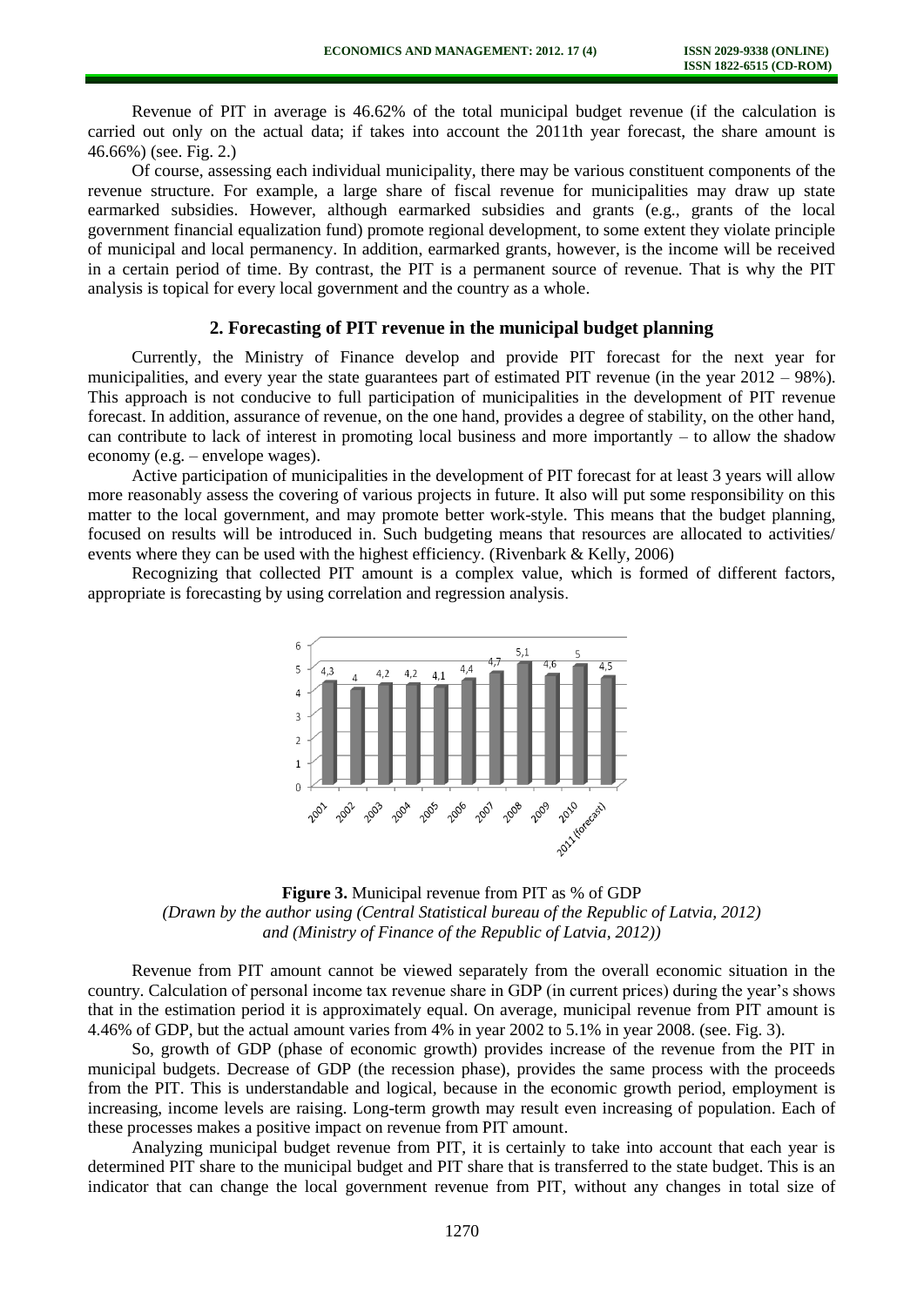revenue from PIT and other variables. PIT revenue distribution between municipal and state budgets are different, the average municipal budget the share (years  $2001 - 2011$ ) is 76.2% of total PIT revenue (see.  $Fig. 4)$ 



**Figure 4.** Share of PIT in the municipal budget, % *(Drawn by the author using (Parliament of Latvia, 2012))*

Changes of share of PIT in municipal budget may explain changes in the amount of PIT in municipal budget, but does not explain changes of the total revenue from PIT. It has not been fully explained also by the state economic cycle phase. This means that should be still determined other factors influencing amount of PIT revenue. In drawing up the state budget explanation and analysis of revenue, the Ministry of Finance offers a number of factors that influence the PIT revenue amount in state and municipal budgets (see. Fig. 5)



**Figure 5.** Factors influencing revenue of PIT

*(Drawn by the author using (Ministry of Finance of the Republic of Latvia, 2012))*

In Figure 5 is listed both – the quantitative factors and qualitative, and several of them affect the PIT revenues positively, but others – negative. The positive impact factors (i.e. - which one increase also increases the amount of revenue from PIT) are:

- 1) wage employees average wages and salaries (the greater is the base from which tax is calculated as the greater may be the amount of tax due);
- 2) number of employees (as more people are employed, the greater is the taxable range of subjects);
- 3) minimum wage (applied to all economic subjects);
- 4) improvement of the tax administration (it is qualitative factor and it can be evaluated only at national level).

In addition, this list should include impact of the economic development phase, as well as the effect of the size of PIT rate. But relationship with the size of the PIT rate is very, very weak (correlation coefficient - 0.06 [author performed calculation using (Parliament of Latvia, 2012) and (Ministry of Finance of the Republic of Latvia, 2012)].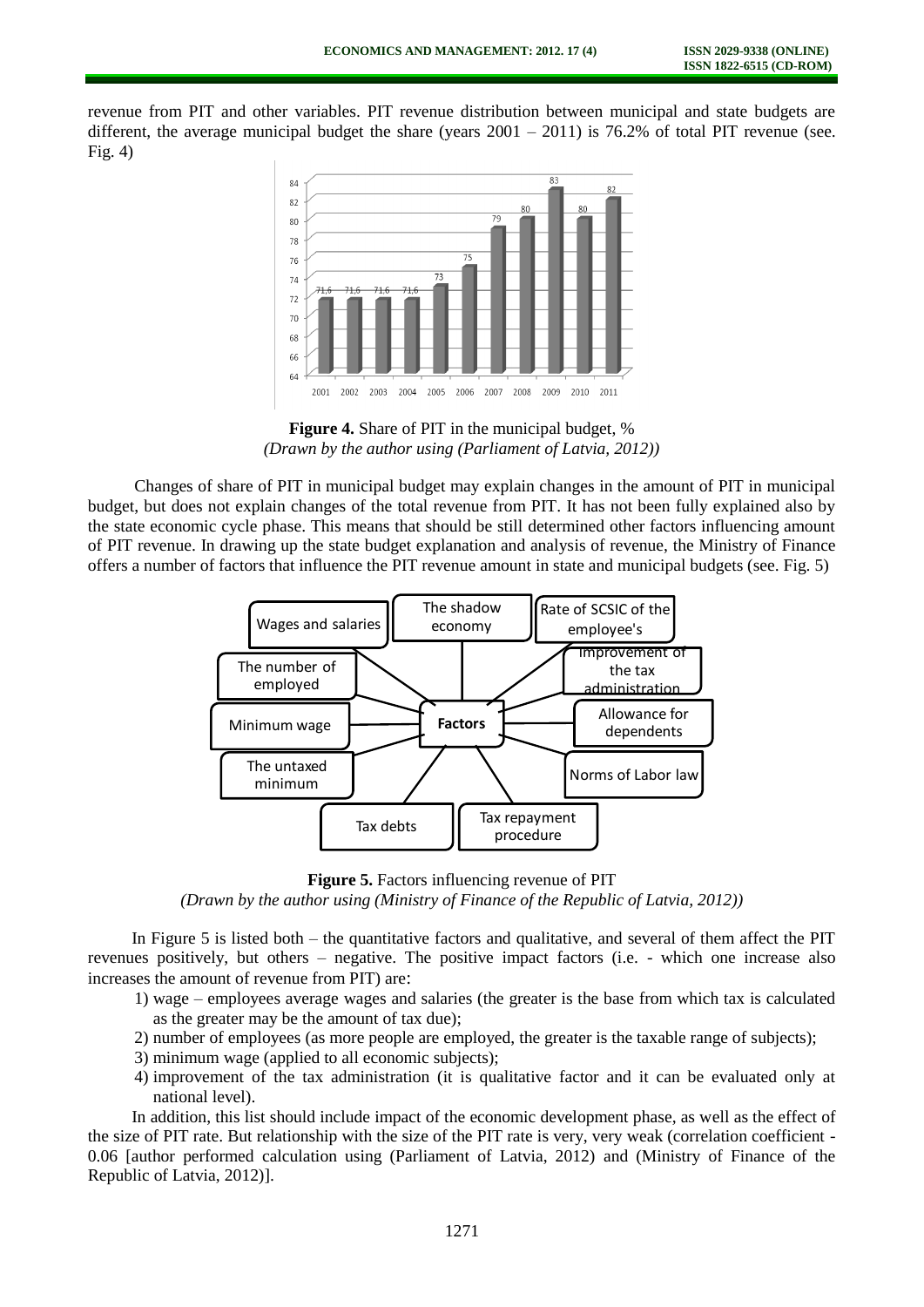The negative impact factors (which one increase can decrease the amount of revenue from PIT) are:

- 1) rate of compulsory state social insurance contribution (contributions are calculated from the gross wages and reduces the amount of taxable income for PIT);
- 2) tax repayment procedure (amount of eligible expenditure on education and health services reduces the amount PIT);
- 3) the untaxed minimum (an amount is exempt from PIT);
- 4) exemptions for a dependent person (for each dependent person is applied allowance);
- 5) tax debts (worsening of economic situation or it can be intentionally);
- 6) the shadow economy (evasion of duty).

Factor that is not transferred to any drafted pressure groups is clarification of the Labour Law norms, because its impact on the PIT revenues can be both positive and negative.

To determine the influence of factors (to check if the qualitative conclusions are supported), a correlation analysis must be carried out (see. Table. 1.)

### **Table 1.** Factors influencing amount of municipal budget revenue from PIT

(The author's calculation using (Central Statistical bureau of the Republic of Latvia, 2012), (Parliament of Latvia, 2012), (Ministry of Finance of the Republic of Latvia, 2012),

| <b>Factors</b>                      | <b>Coefficient of correlation</b> |
|-------------------------------------|-----------------------------------|
| <b>GDP</b>                          | 0.99                              |
| Part of the PIT in municipal budget | 0.87                              |
| Wages and salaries                  | 0,96                              |
| The number of employed, thousands   | 0,51                              |
| Rate of PIT                         | $-0,06$                           |
| Rate of SCSIC of employee's         | $-0,53$                           |
| The minimum wage                    | 0,81                              |
| Allowance for dependents            | 0,82                              |
| The untaxed minimum                 | 0,89                              |

(Ministry of Welfare of the Republic of Latvia, 2012))

So, as a factor with a small impact, rate of PIT can be switched off. But in the project of Tax and fee system development guidelines for the years 2011 – 2016, developed by the Ministry of Finance (Ministry of Finance of the Republic of Latvia, 2012) it is expected to reduce rate of PIT to 21% until year 2016 (Latvia, compared with Lithuania and Estonia have the highest PIT rate (Financenet, 2011). This means that in future, at such rate changes this small effect can be felt.

The results of the correlation analysis shows that the allowance for dependents and non-taxable minimum are factors which have a positive impact on PIT revenues, although they were previously referred as the factors of negative effect. This can be explained by the fact that these two values increases in the economic growth stage, but then also GDP increases, resulting in significant personal income tax revenue growth. Thus, an incorrect mathematical interpretation is resulting.

The analytical results show that GDP correlates closely with almost all the factors – this can be explained by the fact that GDP includes impact of all these indicators. Correlation is observed also between factors non-taxable minimum, the minimum wage, allowances for dependents and wages. The connection between first three factors can be explained by changes in the legislative package, the fourth – by the impact of higher minimum wage to average wage.

**Table 2.** Coefficients of the regression equation

(The author's calculation using sources(Central Statistical bureau of the Republic of Latvia, 2012),

(Parliament of Latvia, 2012), (Ministry of Finance of the Republic of Latvia, 2012),

(Ministry of Welfare of the Republic of Latvia, 2012))

| <b>Factors</b>                      | <b>Coefficients</b> |
|-------------------------------------|---------------------|
| Intercept                           | 607,14              |
| <b>GDP</b>                          | 0,02                |
| Part of the PIT in municipal budget | $-15,63$            |
| Wages and salaries                  | 1,41                |
| The number of employed, thousands   | 0.36                |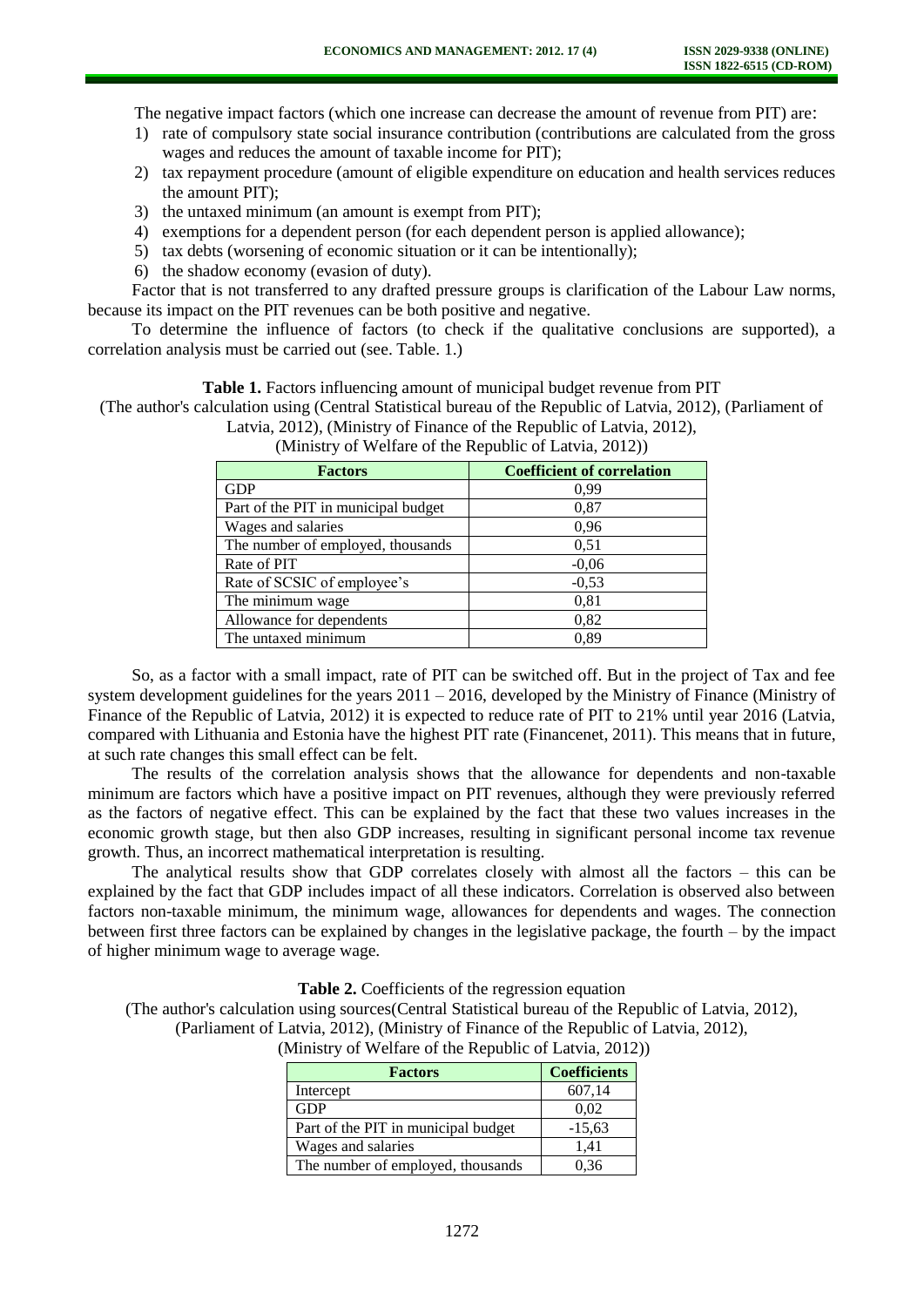The coefficient of determination for the obtained regression equation is 99.12%. This means that the indicators used in equation are not explaining only 0.88% of PIT revenue in municipal budget changes. With these coefficients regression equation can be made to forecast revenue of PIT amount, if value of the factors in future is known.

In the analysis also qualitative factors can be used by applying an appropriate figure for each possible situation. But this significantly complicates the process as is necessary to describe, for example, each of the potential legislative changes. And, as shown, only with quantitative factors also it possible to draw up a qualitative model.

In order for each municipality to carry out PIT revenue forecast, it needs to be performed the calculations on their PIT revenue, to assess which factors are relevant. In addition, for drawing up forecasts, municipalities need information on the expected future performance of state (such as minimal wage, part of the PIT in municipal budget etc.). This means that public institutions, in developing concrete action plans and scenarios at least for the medium term, must provide exchange of information with municipalities.

Municipalities receive limited political and bureaucratic information, which could contribute to more accurate forecasting. (Frank & Zhao, 2009)

A better model drafting can be provided on the basis of specific indicators for particular municipality. In addition, local governments (especially the small, but not only) may include in a forecast model specific data that is known only to them. Perhaps, for many municipalities such detailed analysis of the situation can provide essential information for better decision-making in other areas (e.g., costs to social security).

### **Conclusions**

According to research, following conclusions can be made:

- 1. To qualitative performance of the municipal functions and voluntary initiatives it is necessary to amount needed financial resources, i.e. – revenue;
- 2. The main source of revenue for municipalities is income from PIT, which represents (during the covered period) in average about 46.62% of total municipal revenue;
- 3. A relatively large proportion of municipal revenue forms grants and subsidies from the state budget, but it may not be a stable source of revenue;
- 4. Forecast of PIT revenue in municipal budget shall be predicted by using correlation and regression analysis, because it is an indicator, affected by many factors;
- 5. As a major factor, influencing revenue of PIT amount is the rate of GDP;
- 6. Depending on the available information and the required quality of the model, the regression model can be created by using the different number of factors, as there is correlation between the factors.

In general, it can be concluded that the municipal revenue from PIT amount is impossible to predict. And it can be made using accessible for each municipality technology, so it is possible to get results without great foundation. Forecasting of this revenue can not only provide medium-term planning principles to municipalities, but also can improve awareness of municipalities and impose greater responsibility on the results. Also, results of research shows that municipalities in their financial situation are strongly addicted by situation in state, also as great impact have legislation system, which they cannot affect.

Also some proposals can be given:

- 1. Municipalities need to set targets for its operation and according to them to carry out a mediumterm budget planning;
- 2. During the planning and developing scenarios of future situation, public authorities must ensure municipalities with the necessary information;
- 3. Each municipality should assess effect of factors on its revenue from PIT. In addition, it is possible to use information and specific indicators, representative for a particular municipality.

#### **References**

- 1. Eurostat: Latvijā ir augstākā IIN likme Baltijā [Elektroniskais resurss]/ Financenet portāls. [http://www.financenet.lv](http://www.financenet.lv/)
- 2. Howard A. Frank and Yongfeng Zhao (2009) Determinants of local government revenue forecasting practice: empirical evidence from Florida Journal of public budgeting, accounting & financial management, 21 (1), pp. 17-35